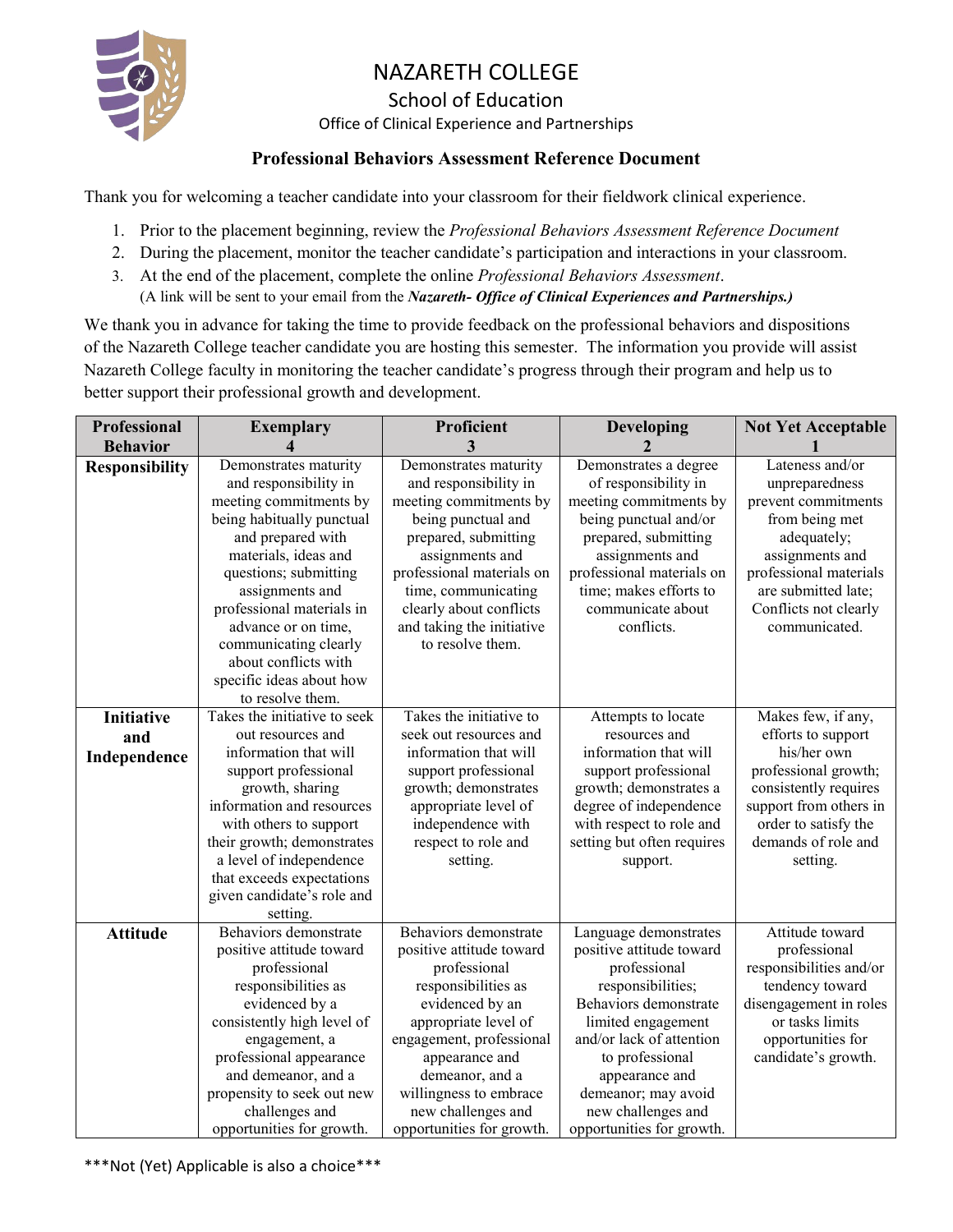

# NAZARETH COLLEGE

## School of Education

Office of Clinical Experience and Partnerships

### **Professional Behaviors Assessment Reference Document**

| <b>Professional</b>  | <b>Exemplary</b>                                 | Proficient                            | <b>Developing</b>                                   | <b>Not Yet</b>                     |
|----------------------|--------------------------------------------------|---------------------------------------|-----------------------------------------------------|------------------------------------|
| <b>Behavior</b>      | 4                                                | 3                                     |                                                     | Acceptable                         |
|                      |                                                  |                                       |                                                     |                                    |
| Professional         | Actively seeks and                               | Maintains positive,                   | Makes efforts to                                    | Demonstrates                       |
| <b>Relationships</b> | maintains positive,                              | supportive and                        | maintain professional                               | difficulty in                      |
|                      | supportive and                                   | cooperative                           | relationships with K-12                             | maintaining                        |
|                      | cooperative professional                         | professional                          | students and staff,                                 | relationships with K-              |
|                      | relationships with K-12                          | relationships with K-                 | colleagues, supervisors                             | 12 students and staff,             |
|                      | students and staff,                              | 12 students and staff,                | and/or instructors; gives                           | colleagues,                        |
|                      | colleagues, supervisors                          | colleagues,                           | limited attention to                                | supervisors and/or                 |
|                      | and/or instructors;                              | supervisors and/or                    | protecting                                          | instructors;                       |
|                      | vigilantly protects                              | instructors; protects                 | confidentiality of                                  | compromises the                    |
|                      | confidentiality of all                           | confidentiality of all                | potentially sensitive                               | confidentiality of                 |
|                      | potentially sensitive                            | potentially sensitive                 | information.                                        | sensitive information.             |
|                      | information.                                     | information.                          |                                                     |                                    |
| Communication        | Communicates openly                              | Communicates                          | Attempts to                                         | Demonstrates                       |
|                      | and clearly with others in                       | openly and clearly                    | communicate with                                    | difficulty in                      |
|                      | a variety of modes                               | with others in a                      | others in a variety of                              | communicating with                 |
|                      | (verbal, written,                                | variety of modes                      | modes (verbal, written,<br>electronic, non-verbal); | others by relying on               |
|                      | electronic, non-verbal)                          | (verbal, written,<br>electronic, non- | Communication may be                                | limited modes;<br>Communication is |
|                      | with adeptness at<br>adjusting communication     | verbal);                              | confusing or unclear.                               | ineffective and/or                 |
|                      | form and style based on                          | Communication is                      |                                                     | unprofessional;                    |
|                      | audience;                                        | effective and                         |                                                     | Communication may                  |
|                      | Communication is                                 | professional,                         |                                                     | demonstrate                        |
|                      | effective and                                    | demonstrating                         |                                                     | disrespect for others.             |
|                      | professional,                                    | respect for others.                   |                                                     |                                    |
|                      | demonstrating respect for                        |                                       |                                                     |                                    |
|                      | others through an ability                        |                                       |                                                     |                                    |
|                      | to listen carefully and                          |                                       |                                                     |                                    |
|                      | respond in an                                    |                                       |                                                     |                                    |
|                      | individualized way.                              |                                       |                                                     |                                    |
| <b>Digital</b>       | Uses social media and                            | Uses social media                     | Uses social media and                               | Uses social media                  |
| <b>Etiquette</b>     | other means of electronic                        | and other means of                    | other means of                                      | and other means of                 |
|                      | communication                                    | electronic                            | electronic                                          | electronic                         |
|                      | effectively, carefully and                       | communication                         | communication in a                                  | communication in a                 |
|                      | responsibly in a way that                        | effectively, carefully                | way that does not                                   | way that does not                  |
|                      | meaningfully contributes                         | and responsibly,<br>differentiating   | always differentiate                                | always differentiate<br>between    |
|                      | to candidate's growth as<br>a teacher; Candidate | between                               | between personal/social<br>and professional use;    | personal/social and                |
|                      | represents her/himself                           | personal/social and                   | Candidate represents                                | professional use;                  |
|                      | online in a manner that                          | professional use;                     | her/himself online in a                             | Candidate represents               |
|                      | reflects the spirit of                           | Candidate represents                  | manner that reflects the                            | her/himself online in              |
|                      | professionalism captured                         | her/himself online in                 | spirit of professionalism                           | a manner that is in                |
|                      | in all of the previous                           | a manner that reflects                | captured in all of the                              | conflict with the                  |
|                      | categories.                                      | the spirit of                         | previous categories.                                | spirit of                          |
|                      |                                                  | professionalism                       |                                                     | professionalism                    |
|                      |                                                  | captured in all of the                |                                                     | captured in all of the             |
|                      |                                                  | previous categories.                  |                                                     | previous categories.               |